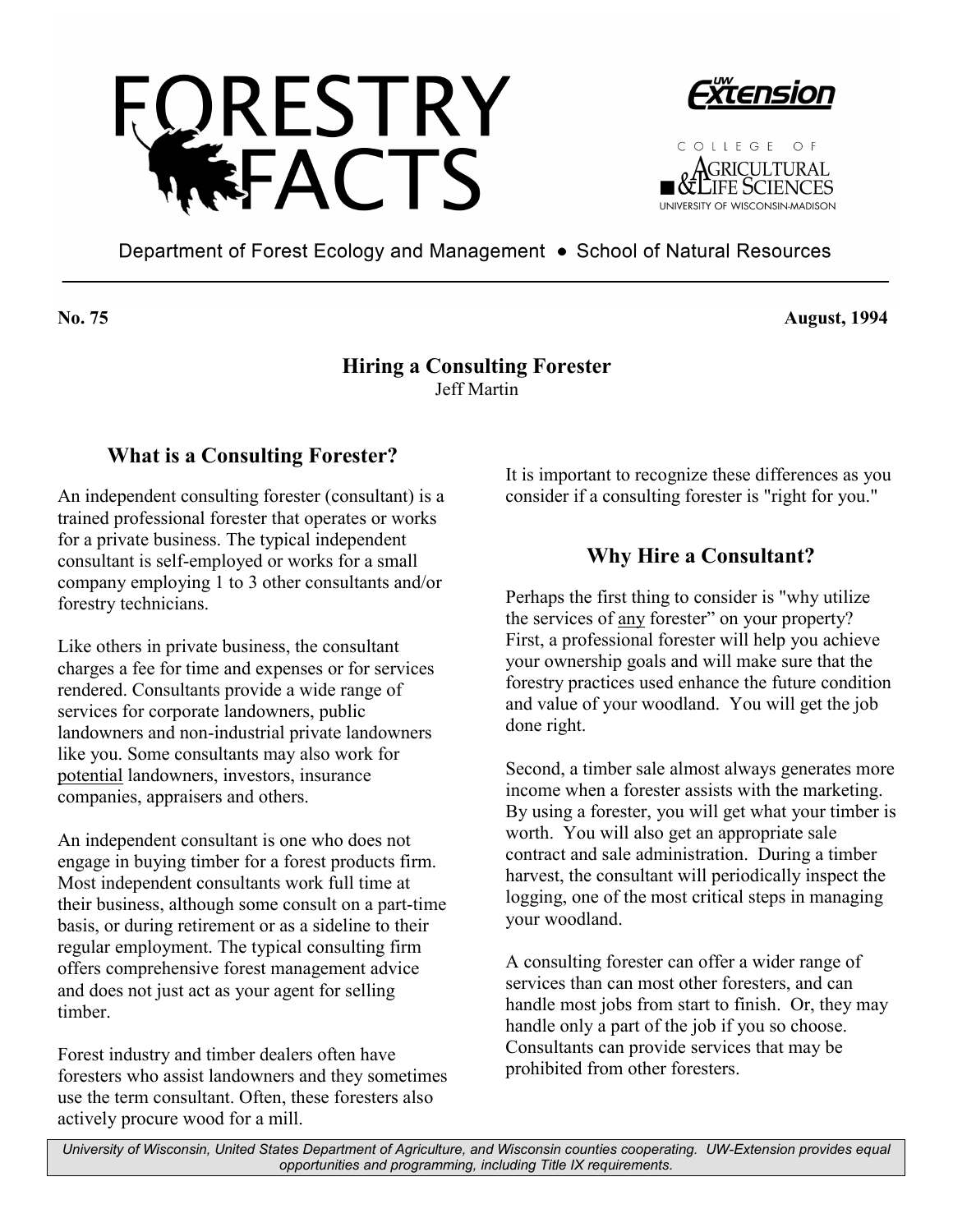For example, the Wisconsin Department of Natural Resources (DNR) limits, by statute, the services their foresters provide private landowners. Wisconsin DNR foresters can mark or designate trees to harvest in sawtimber sales less than 20 acres an pulpwood sales less than 40 acres, in any 10-year period. The DNR refers larger timber sales to cooperating consulting foresters. In addition, DNR foresters cannot prepare contracts, supervise their performance or other wise act as a landowner's agent.

Public foresters may also have restrictions on the time they can allot to your forest management needs. In Wisconsin, DNR foresters can give 24 hours (three work days) of technical service each year to an individual landowner.

An independent consultant works for you, the landowner, and not for a timber buyer, wood-using firm, or the government. A consultant will serve as your agent in a variety of technical matters related to managing your woodland.

Landowners, foresters and timber buyers must work together to achieve a well-managed forest. However, the consulting forester and the buyer may not always see "eye-to-eye." Both look at the project on your land from a different perspective. Your consulting forester looks out for your best interests and works hard to obtain top dollar and increase the future productivity of your woodland. However, some timber buyers may feel this pushes prices too high and profits too low.

As a landowner you undoubtedly want top value, but you should also hope the contract conditions satisfy the buyer so that the logger performs careful work. When you select a consulting forester the ideal choice is an individual or company that both the landowners and timber buyers rate highly. Reputable buyers work well with reputable consultants.

In summary, the less you know about forestry and the less time you can spend in your woodlands, the more you need a consulting forester.

# **What Can a Consultant Do For You?**

Consulting foresters offer a wide range of services. The number and type of services offered vary among consultants. The shaded box below lists services that may be available from a consulting forester.

#### **Services offered by Consulting Foresters may include:**

Acquisition and sale of forestlands Aerial photo mapping and interpretation Appraisals: land, timber, damage, trespass Arboriculture Christmas tree management Cost Basis determination Environmental impact statements Forest inventory and cruising Forest management planning and plans Forest resource and economic studies Landscape planning Litigation and expert testimony Logging engineering Pest control Recreation-planning and development Road location, design and construction Shade tree appraisals Specialty product marketing Surveying and boundary establishment Thinning and pruning Timber Tax counseling Timber sales: preparation and administration Timber sales: solicit bids & prepare contracts Timber stand improvement Tree planting and site preparation Urban forestry Watershed protection Wildlife management

A consultant asks about your ownership goals, collects inventory information from your woodlands and suggests alternatives for reaching your goals. A consultant can draft a written management plan that incorporates your goals and the steps for accomplishing them.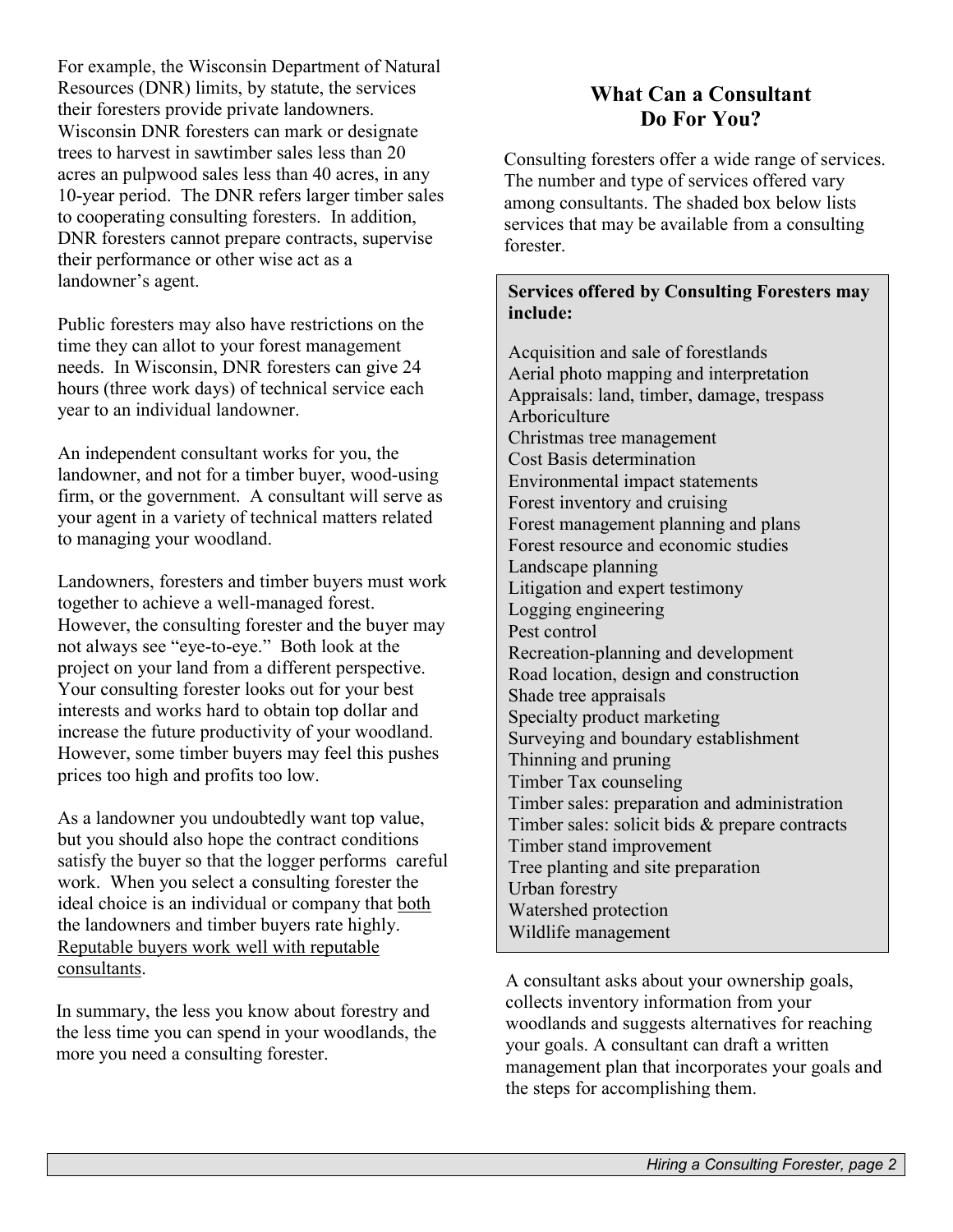A consulting forester and crew can prepare your old-field for tree planting, order the tree seedlings and plant the trees when they arrive. A consultant may provide services to release the seedlings from competition and assess the survival and future potential of your new stand.

A consultant, acting as your agent, can prepare a timber sale prospectus, advertise the sale, solicit bids, conduct tours for prospective bidders, assess the bids, negotiate and prepare a contract, handle payments, close the sale, etc. A consultant can monitor all on-going forestry operations in your woodland (such as timber stand improvement or timber harvest) for compliance with contract stipulations.

Often these practices and services demand greater knowledge and expertise than many landowners possess. If this is your situation, a consultant may be the answer.

# **How Can You Find a Consultant?**

When looking for a consulting forester you should first stop by the Wisconsin DNR Office in your county (either where you reside or where your woodland is located). Each year the DNR prepares and distributes a booklet (*Directory of Consulting Foresters*) containing the names, addresses, services, etc. of all consulting foresters that have signed a cooperative agreement with the DNR. Most consultants working in Wisconsin signed the agreement. The booklet is free.

When deciding which consultant to contact, you should consider a number of factors that the DNR booklet also includes:

- Education and years of experience in the profession of forestry, are important qualifications. Does the consultant have a BS degree in forestry, a degree from a technical school, or a degree in some other field? How long has the consultant worked in the field of forestry, and how long as a consultant?
- Does the consultant maintain an affiliation with professional associations and organizations such as the Society of American Foresters or the

Association of Consulting Foresters (both of whom have membership standards or requirements)?

- Is the consultant an independent business person, or is the individual an industrial forester working for a wood-using firm?
- Is your woodland in a county where the consultant normally works? Some consultants cover the entire state (and beyond), others restrict service to certain counties.
- How far is the consultant's office from your woodland? For consultants who cover large areas travel expenses may affect your fee, particularly if the job is small. Large jobs may be economical at any distance. Local consultants may also have greater knowledge of local markets and practices.

Everyone will weigh these factors differently, placing more emphasis on some than others. However, you should certainly evaluate each item before selecting a consultant.

# **How Much Will A Consultant Cost?**

Fees charged by consulting foresters vary considerably and change over time, as do other business costs. Therefore, this publication does not list specific rates.

Most consultants have a range of rates depending on the forestry practice, property size, travel distance and time required. They may charge by the hour, by the day, by the acre or by the job. With timber sales, consultants often charge a percentage of gross sale income. Some consultants may have a minimum fee for various practices.

Often, landowners wonder if the benefits of hiring a consultant are worth the costs. For many the answer is yes. Research from a number of states shows that professional forestry assistance produces higher timber sale returns and higher residual stand values. The consultant's fee is frequently more than offset by these higher values. A recent Wisconsin survey found that 88 percent of the responding landowners who had hired a consultant were satisfied with the service obtained.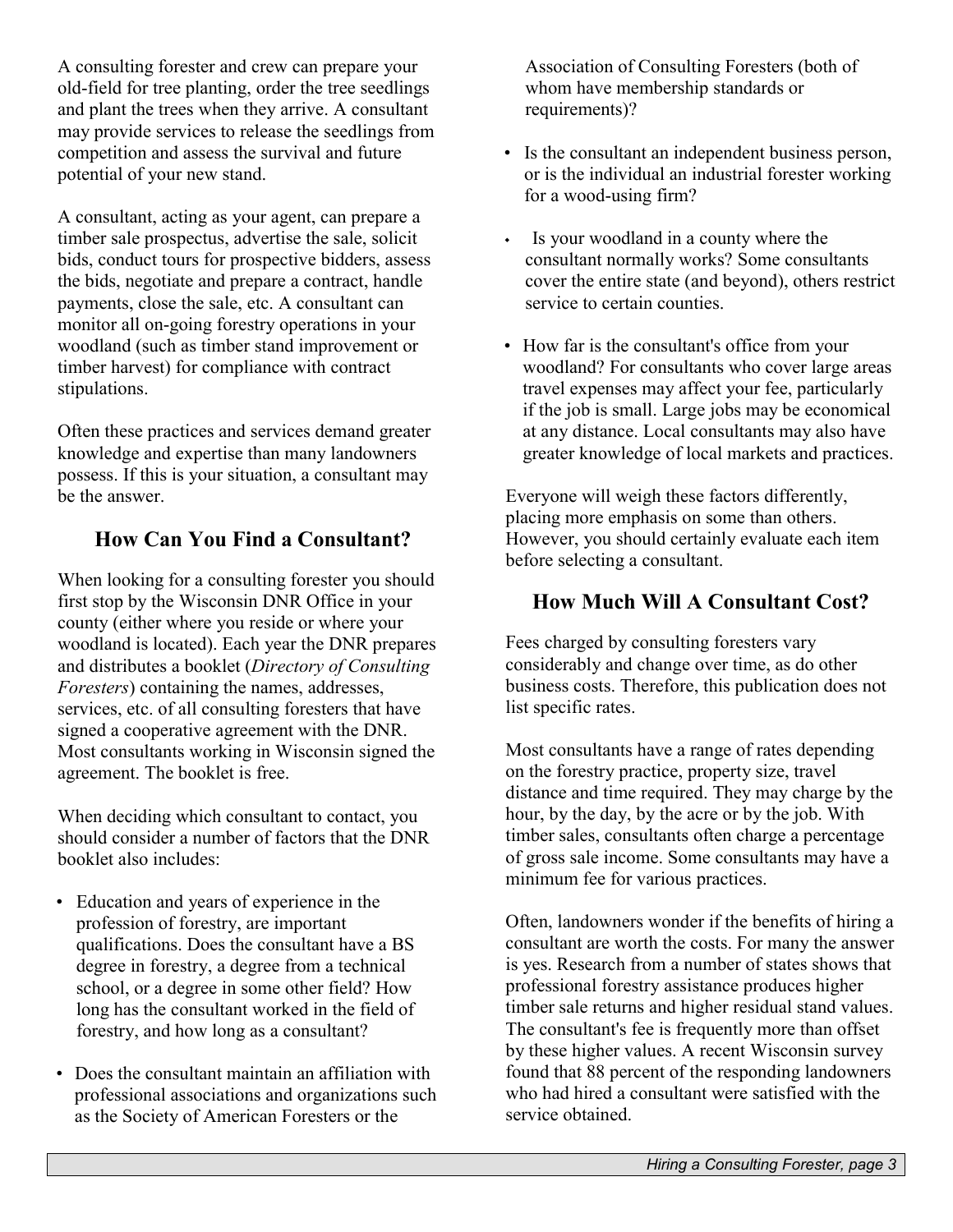# **What Should You Do...Before Talking To A Consultant?**

One of the first things a consultant will ask is "what are your goals for the property?" Therefore, it would be wise for you and your family (or partners) to think about what you want to accomplish on the property and then list your goals on paper. If you do this, you and the consultant will have a good base from which to discuss management options.

If you already have a written forest management plan send the consultant a copy. This will help facilitate discussions the two of you will have.

You should locate any records of past forestry activities on your property. Information about previous tree planting, timber harvests and other practices will help the consultant evaluate your present and future management needs.

Another thing to have, if you can, would be maps and/or aerial photos of your woodland property. These will help orient the consultant to the layout and size of your property. Ideally, you should identify property boundaries on the maps (or photos) and on the ground (for example, well-maintained fence lines, paint spots on trees, plastic flagging, etc.)

Also, determine whether any wood-using firm has contractual rights to your timber if you sell. You may have signed such an agreement in the past and any prospective consultant would need to know this before committing to working for you.

# **What Should You Ask...When You Talk To A Consultant?**

The questions you should ask and discuss with a prospective consultant deal mainly with scope of service, timing, reliability, management options and cost. Listed below are some, but certainly not all, of the questions to raise when you talk with a consultant:

• SCOPE...Does your firm provide full service for the management practices that would be implemented? What are your limitations? Do you plan to subcontract any of the work? Do you have the equipment needed to do the work?

- TIMING...When can you start working on my property? How long will you need to complete all of the work...part of the work? How much time will you devote to my property and projects? What is your availability throughout the project? Is your business full-time or part-time? Are current markets (and prices) for the products I might sell "up" or "down;" what changes do you foresee?
- RELIABILITY...Can you provide names of former or current clients who will serve as references? Is your staff or crew permanent or temporary? Will someone closely supervise them during the project? What kind of service contract do you use?
- INSURANCE...What about liability for injuries and property damage? Do you carry business liability insurance or include a waiver in your service contract?
- MANAGEMENT OPTIONS...What is your philosophy or attitude toward forest use and land stewardship? Are my goals feasible? If not...what are some other options that I could pursue? What practices or projects should we do first in my woodland? What are some probable future practices or projects?
- COSTS... What is your best estimate of total cost? What are your estimates for various parts or practices? How fixed is the estimate (plus or minus how much)?

# **Check Those References!**

Once you have discussed your needs and asked questions of two or more consultants you are nearly ready to decide. But first, check the references that each consultant provides. Any reliable consultant will gladly provide several landowner references and you should definitely contact a few.

When you do, ask these landowners if they are satisfied with the timeliness, quality and cost of the